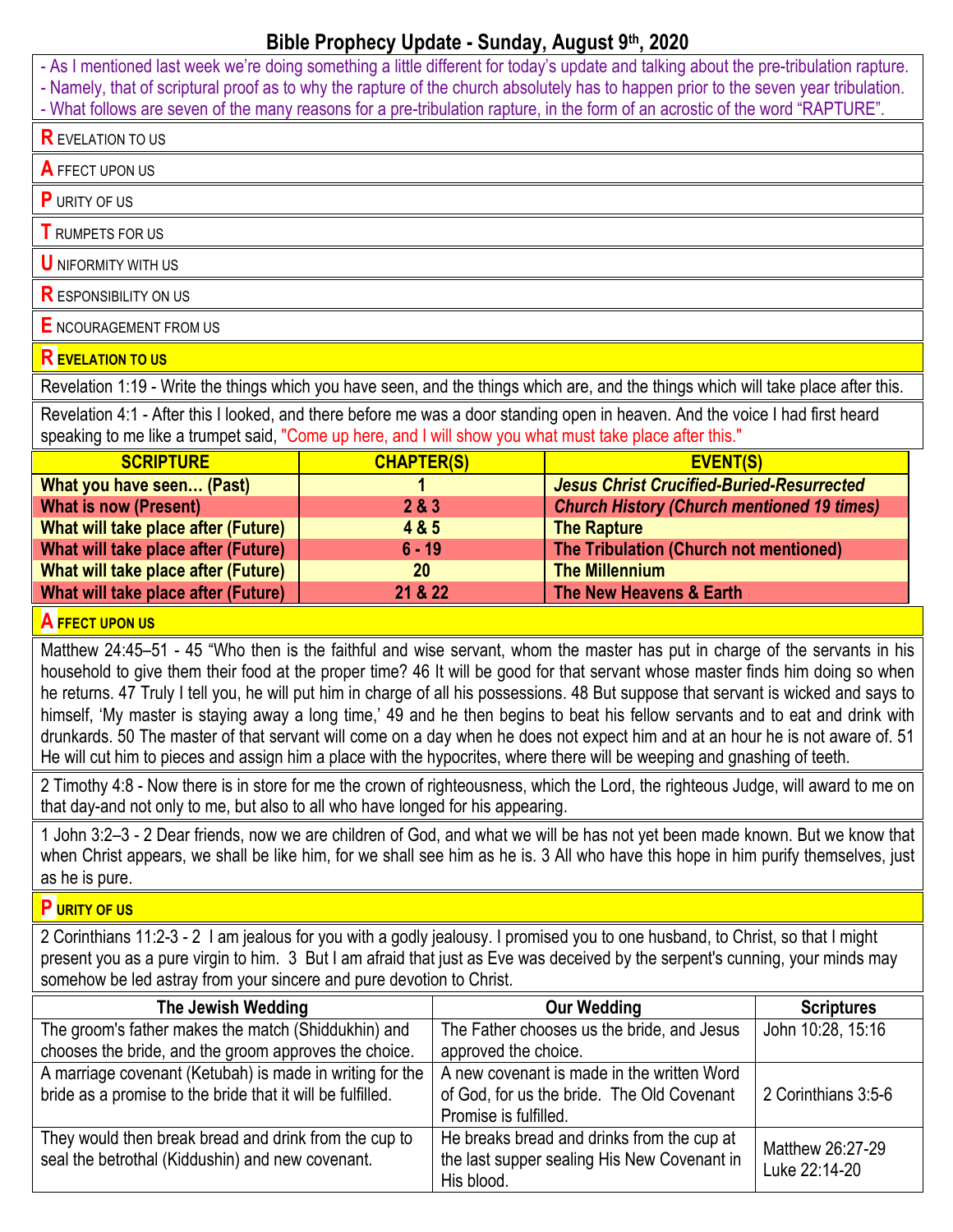| The groom pays the price (Mohar) showing the bride his<br>love for her.                                                                      | Jesus paid the price for us on the cross.<br>This shows us the bride how there's no<br>greater loves for us.                                                                                                            | 1 Corinthians 6:20<br>John 15:23                                               |
|----------------------------------------------------------------------------------------------------------------------------------------------|-------------------------------------------------------------------------------------------------------------------------------------------------------------------------------------------------------------------------|--------------------------------------------------------------------------------|
| The groom makes a speech of promise to his bride that<br>he would come for her soon.                                                         | Jesus' speech is recorded as a promise to<br>us His bride, that He will come again for us<br>soon.                                                                                                                      | John 14:1-3                                                                    |
| The groom prepares a place for His bride and builds a<br>room addition on his father's house.                                                | Jesus says He goes to prepare a place for<br>us in His Father's house where there are<br>many rooms.                                                                                                                    | John 14:1-3                                                                    |
| The Father is the only one who knows the day or hour of<br>the grooms return for his bride.                                                  | Jesus said that no one but the Father knows<br>the day or hour of His return for us, as His<br>bride.                                                                                                                   | Mark 13:32-33                                                                  |
| The groom gives the bride love gifts (Mattan).                                                                                               | Jesus our groom gives us His bride gifts of<br>love, eternal life, peace, etc.                                                                                                                                          | John 10:22-28<br>John 14:13-14, 27                                             |
| The Father gives the bride gifts (Shiluhim) to equip her<br>for her new life, as an inheritance.                                             | We are given the gifts of the Holy Spirit and<br>our spiritual gifts are from the Father for us<br>in our new life in Him, and with Him.                                                                                | John 14:16-17<br>2 Corinthians 1:21-22<br>Galatians 5:22                       |
| The bride would then take a purifying bath or Mikveh<br>which is the Hebrew word for baptism.                                                | We are baptized in the Holy Spirit Who<br>cleanses and purifies us.                                                                                                                                                     | Acts 1:4                                                                       |
| The bride's unmarried friends (bridesmaids) attend to<br>the bride and provide light for the groom Who will come<br>as a thief in the night. | We prepare the bride by letting our light<br>shine so the bride is ready for the groom<br>who will come as a thief in the night.                                                                                        | Matthew 25:1-13                                                                |
| The bridegroom comes, the grooms' men run ahead and<br>shout that He is coming by blowing the Shofar.                                        | When our bridegroom comes, it will be with a<br>shout of the trumpet that Jesus is coming.                                                                                                                              | Rev. 4:1 / 1 Thes.<br>4:16-17 / 1 Cor.<br>15:51-52                             |
| The groom takes his bride who is lifted up off the earth<br>and carried in the air to her groom.                                             | Jesus, our groom will rapture us away as He<br>takes us in the air us as His bride.                                                                                                                                     | Luke 17:34-36<br>1 Thess 4:16-17                                               |
| The groom takes his bride to the chamber: they<br>consummate (Nissuin), and celebrate for a period of<br>seven (Shavuah) days.               | Jesus will take us to His bridal chamber<br>where we will consummate and celebrate for<br>a period of seven (Shavuah) years.                                                                                            | Joel 2:15-16<br>Daniel 9:27                                                    |
| The party waits outside until the groom tells the best<br>man that it is consummated. Then the guests rejoice for<br>a period of seven days. | During our seven-year celebration, the world<br>goes through the seven-year tribulation.                                                                                                                                | Revelation 19:7-8                                                              |
| There is a big feast, (the wedding feast), after the<br>wedding celebration.                                                                 | We too, after the seven-year celebration,<br>have the Marriage Feast of The Lamb.                                                                                                                                       | Revelation 19:9                                                                |
| There were three groups present at the wedding: the<br>groom, the bride, and the invited guests.                                             | There will also be three groups of people<br>involved in the marriage of the Lamb: The<br>Groom - Jesus, The Bride-Church and the<br>Guests-those saved after the Rapture, at<br>the end of the seven year tribulation. | 2 Corinthians. 11:2,<br>Ephesians 5:23-27<br>Revelation 21:9-10<br>Rev 7:13-14 |
| The new home of the bride was Jerusalem and it was<br>the bridegroom who came to the bride to dwell with her.                                | It is from the new Jerusalem that the<br>believers in the Messiah during the<br>Messianic age, or Millennium, will reign with<br>the Messiah.                                                                           | Rev. 21:1-4 Ezekiel<br>43:1-2,7 Isaiah 2:2-4<br>Micah 4:1-5                    |
| <b>T</b> RUMPETS FOR US                                                                                                                      |                                                                                                                                                                                                                         |                                                                                |

- Trumpets in scripture are sounded to bring God's people up to meet Him or assemble together as God's people for a wedding. - Trumpets in the scriptures are also sounded for another reason, which is that of assembling God's people for a battle in war.

- In both the Old and New Testament there are two trumpets for two purposes. There's also the first trumpet and the last trumpet.

- The first trumpet is for Israel, the last trumpet for us. The first trumpet in the Old Testament for Israel is in the book of Exodus.

Exodus 19:16-17 - 16 Then it came to pass on the third day, in the morning, that there were thunderings and lightnings, and a thick cloud on the mountain; and the sound of the trumpet was very loud, so that all the people who *were* in the camp trembled. 17 And Moses brought the people out of the camp to meet with God, and they stood at the foot of the mountain.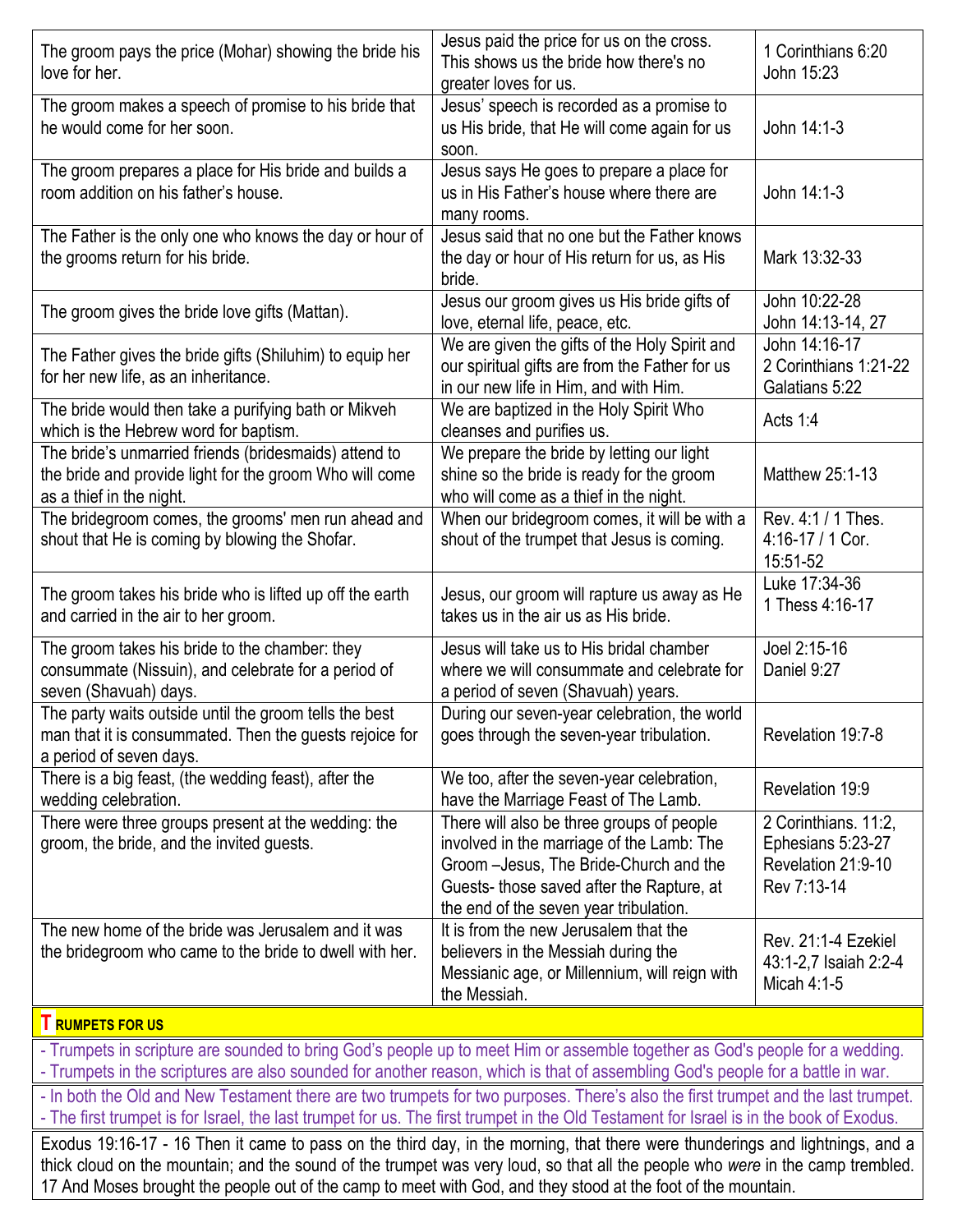- The last trumpet is for us and we see this in Paul's first letter to the Corinthians, where he describes the rapture of the church.

1 Corinthians 15:51-52 - 51 Behold, I tell you a mystery: We shall not all sleep, but we shall all be changed— 52 in a moment, in the twinkling of an eye, at the last trumpet. For the trumpet will sound, and the dead will be raised incorruptible, and we shall be changed.

- Before we go any further, I think I would be grossly remiss were I not to address the trumpet in the book of Revelation 10:7.

Revelation 10:7 - But in the days when the seventh angel is about to sound his trumpet, the mystery of God will be accomplished, just as he announced to his servants the prophets."

- The reason this cannot be the last trumpet for us during the tribulation is it's an angel that sounds the trumpet and not God. - There are two distinct trumpets in scripture, one of which is the trumpets of angels, and the other is the trumpet call of God. - The trumpet call of angels is for Israel, and the trumpet call of God is for us. As such, the trumpet in Revelation is for Israel.

Matthew 24:31 - And he will send his angels with a loud trumpet call, and they will gather his elect from the four winds, from one end of the heavens to the other.

1 Thessalonians 4:16-17 - 16 For the Lord himself will come down from heaven, with a loud command, with the voice of the archangel and with the trumpet call of God, and the dead in Christ will rise first. 17 After that, we who are still alive and are left will be caught up together with them in the clouds to meet the Lord in the air. And so we will be with the Lord forever.

## **U NIFORMITY WITH US**

| <b>NOAH'S DAY</b>                                                  | <b>OUR DAY</b>                                                                                                                                                                                                                                                           |
|--------------------------------------------------------------------|--------------------------------------------------------------------------------------------------------------------------------------------------------------------------------------------------------------------------------------------------------------------------|
| Some scholars estimate the population of the earth in Noah's day   | In our day, the population of the earth has reached approximately eight                                                                                                                                                                                                  |
| was approximately seven billion to nine billion people. (Gen 6:1)  | billion people, and will soon reach nine billion people.                                                                                                                                                                                                                 |
| People only cared about themselves and as such were only           | People today are caught up in the cares and affairs of this life and are                                                                                                                                                                                                 |
| concerned with eating, drinking, and being merry. (Genesis 6:5)    | lovers only of self. (2 Timothy 3:2)                                                                                                                                                                                                                                     |
| There was demonic and very sexually abhorrent behavior as the      | Not only is there sexual abhorrence there is also the demonic activity                                                                                                                                                                                                   |
| norm of the day. (Genesis 6:2)                                     | present today.                                                                                                                                                                                                                                                           |
| Man's wickedness had become so vast, and the inclination of the    | Man's wickedness is on a global scale. So vast is the evil of this                                                                                                                                                                                                       |
| thoughts of his heart was only evil continually. (Genesis 6:5)     | generation that we will hear about it continually. (2 Timothy 3:1-5)                                                                                                                                                                                                     |
| Noah preached while he prepared the Ark, and people were           | Jesus is being preached while a place is prepared, and people are                                                                                                                                                                                                        |
| warned, but no one would listen. (2 Peter 2:5)                     | being warned, but no one seems to be listening.                                                                                                                                                                                                                          |
| They knew nothing about what was going to happen until "on that    | People know nothing about what is going to happen, but there is                                                                                                                                                                                                          |
| day" a "flood" destroyed the earth. (Matthew 24:39)                | coming "a day" when a "fire" will destroy the earth. (2 Peter 3:3-13)                                                                                                                                                                                                    |
| Before the destruction of the flood, Enoch, who walked with God;   | Before the tribulation, this final generation of those who are born again                                                                                                                                                                                                |
| was then no more, because God took him. (Genesis 5:24)             | will be caught up. (1 Thess. 4:16-17)                                                                                                                                                                                                                                    |
| Noah and his family enter the Ark and after "7" days, the water of | The "7" year tribulation comes upon the earth, after we're removed like                                                                                                                                                                                                  |
| the flood came upon the earth. (Genesis 7:7-10)                    | Enoch, and Israel enters the tribulation. (1 Thess. 4:16-17)                                                                                                                                                                                                             |
| Noah and his family survive and are saved in the flood after the   | The Jews will survive and be saved in the tribulation and after the                                                                                                                                                                                                      |
| judgment and are in the new earth. (Genesis 8:13-18)               | judgment will enter into the new heaven and new earth. (Rom 11:26)                                                                                                                                                                                                       |
|                                                                    |                                                                                                                                                                                                                                                                          |
| LOT'S DAY                                                          | <b>OUR DAY</b>                                                                                                                                                                                                                                                           |
| Lot was taken very suddenly by the hand out of Sodom before the    | We will be taken very suddenly out of this world before the Tribulation                                                                                                                                                                                                  |
| destruction came upon them. (Gen 19:16)                            | comes down upon the world. (1 Thess 5:3)                                                                                                                                                                                                                                 |
|                                                                    | - This brings us to Joseph, who is one of the most intriguing types of Christ in scripture. I actually have over 100 types with him.                                                                                                                                     |
|                                                                    |                                                                                                                                                                                                                                                                          |
|                                                                    | - However, I'll just focus in on how he is a type of the pre-tribulation rapture vis-à-vis the picture prior to the seven-year famine.<br>- Namely, that of his taking a Gentile bride who is not mentioned nor seen in the narrative once the seven-year famine begins. |
|                                                                    |                                                                                                                                                                                                                                                                          |
| Pherah priest of On, bore to him.                                  | Genesis 41:50 -- 50 And to Joseph were born two sons <b>before the years of famine came</b> , whom Asenath, the daughter of Poti-                                                                                                                                        |
|                                                                    |                                                                                                                                                                                                                                                                          |
|                                                                    | - Like with Joseph, there's Moses who took a Gentile bride before the plagues came upon Egypt, which is a type of the world.                                                                                                                                             |
|                                                                    | - So too is this true for Isaac, a picture of Christ taking a Gentile bride by the name of Rebekah who didn't go through the trials.                                                                                                                                     |
|                                                                    | - The reason being is she left her home to go to Isaac, who again is a picture of Christ, before any tribulation came upon them.                                                                                                                                         |
|                                                                    | - This brings us to Daniel who is a type of us as the church and, Shadrach, Meshach, and Abednego who are a type of Israel.                                                                                                                                              |
|                                                                    | - Daniel is taken up and exalted to a high position prior to Shadrach, Meshach and Abednego going in the 7-times hotter furnace.                                                                                                                                         |
|                                                                    | - It's interesting to note according to Daniel 3, they refused to worship the image 60 cubits by 6 cubits as 6 instruments played.                                                                                                                                       |
|                                                                    | - Another type is Ruth the Gentile bride of Boaz/Kinsman Redeemer, who is clearly a picture of Jesus, our Kinsman Redeemer.                                                                                                                                              |
|                                                                    | - For those who were with us in our study through the Old Testament, the Book of Ruth was one of the most fascinating studies.                                                                                                                                           |